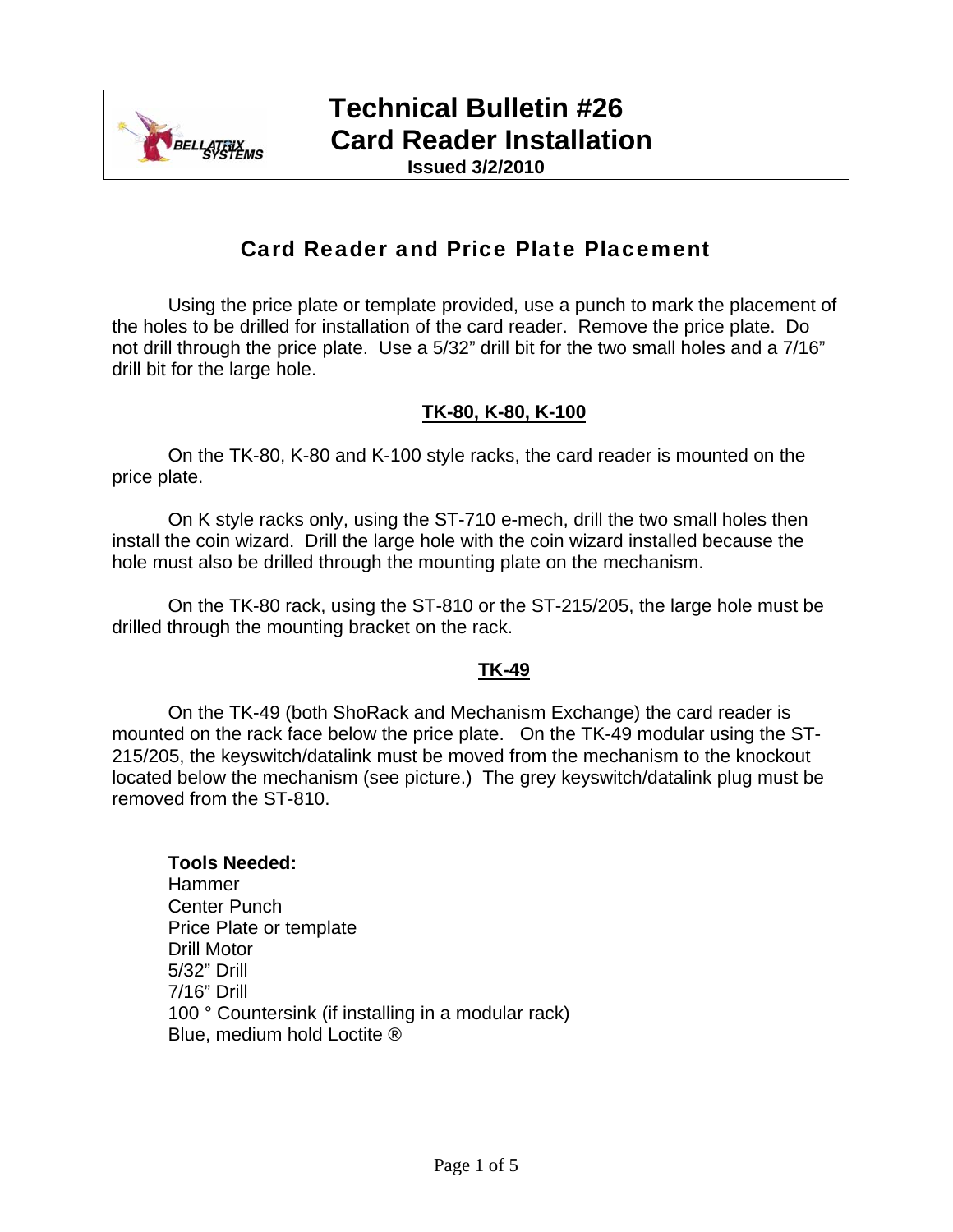### TK-80



Using the price plate or template provided, use a punch to mark the placement of the holes to be drilled for installation of the card reader. Remove the price plate. Do not drill through the price plate. Use a 5/32" drill bit for the two small holes and a 7/16" drill bit for the large hole. The large hold must be drilled through the mounting bracket of the rack. Put the card reader cable through the large hole from the front of the rack. Place the lock washers onto the two 6-32 x 3/8" Phillips Pan Head Screws and screw them into the back of the card reader from the inside of the rack head. If this installation is for use with the ST-215/205, the 8" extension cable must be used. Plug one end of the extension into the connector of the card reader cable. Plug the other end into the header on the reader body as shown on the left.





If this installation is for an ST-810, plug the card reader cable connector into the header on the reader body as shown below for the K-80.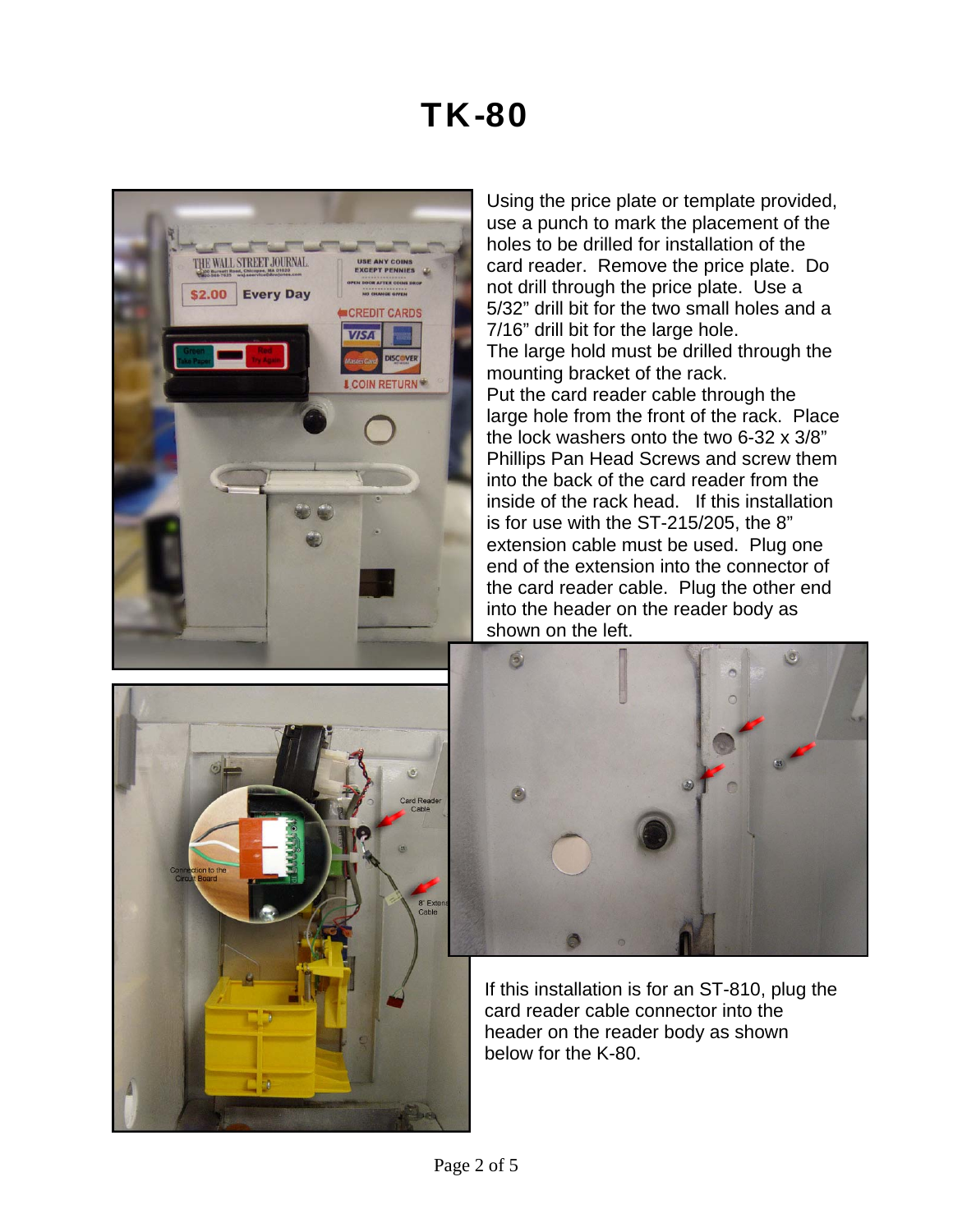

Using the price plate or template provided, use a punch to mark the placement of the holes to be drilled for installation of the card reader. Remove the price plate. Do not drill through the price plate. Use a 5/32" drill bit for the two small holes and a 7/16" drill bit for the large hole. On K style racks only, using the ST-710 emech, drill the two small holes then install the coin wizard. Drill the large hole with the coin wizard installed because the hole must also be drilled through the mounting plate of the mechanism. Remove the mechanism to install the card



Put the card reader cable through the large hole from the front of the rack. Place the lock washers onto the two 6-32 x 3/8" Phillips Pan Head Screws and screw them into the back of the card reader from the inside of the rack head.

Replace the coin wizard making sure to feed the card reader wire through the hole in the mounting plate and plug the card reader cable into the header of the reader body.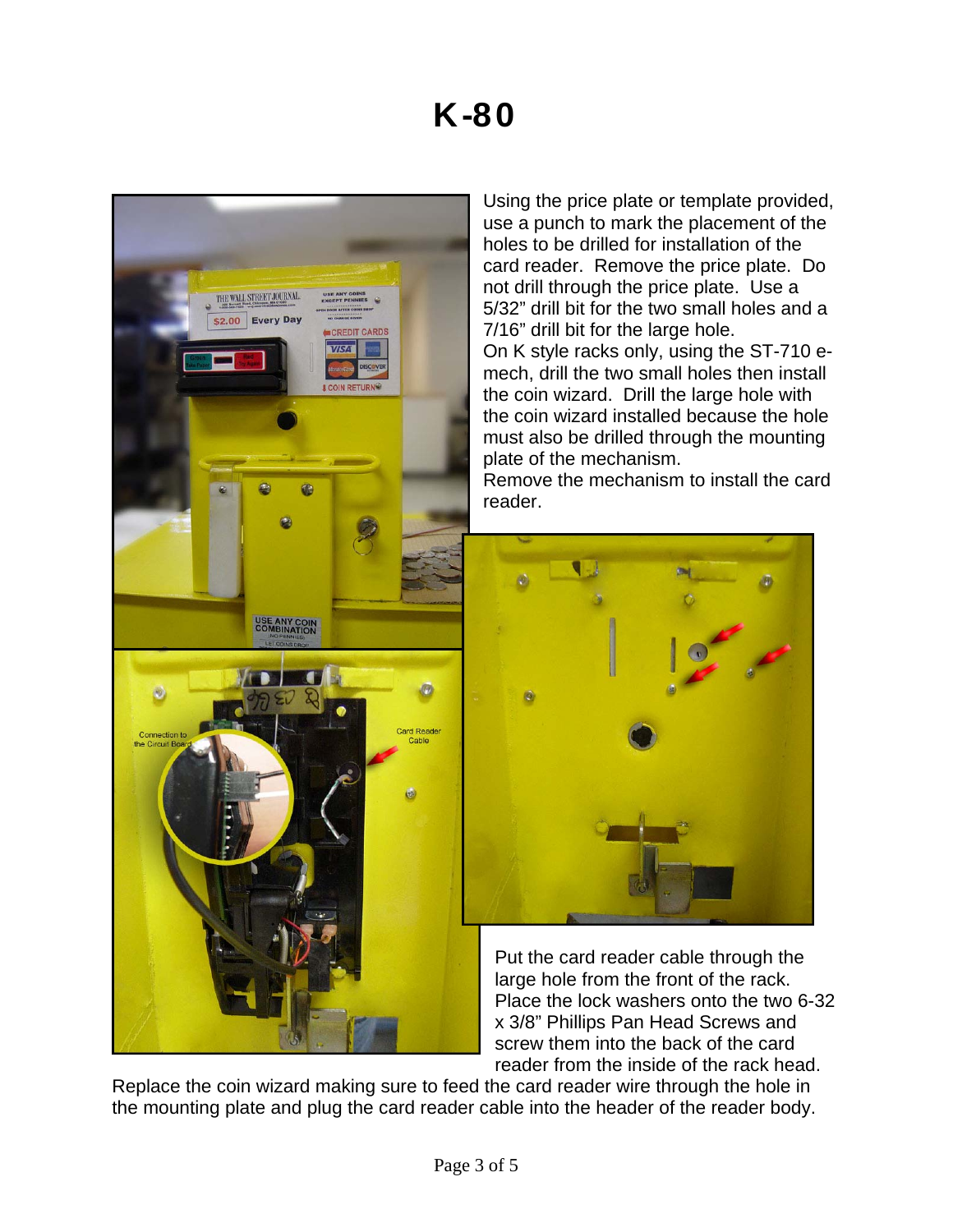## TK-49 Style Mechanism Exchange



Using the price plate or template provided, use a punch to mark the placement of the holes to be drilled for installation of the card reader. Remove the price plate. Do not drill through the price plate. Use a 5/32" drill bit for the two small holes and a 7/16" drill bit for the large hole. Using a 100° countersink, countersink the holes until the head of the screw is flush with the rack.



Put the card reader cable through the large hole from the front of the rack. Put

a small amount of the Loctite® on the two 6-32 x 5/16" Phillips Flat Head Screws and screw them into the back of the card reader from the inside of the rack head. If the TK-49 Modular is used with an ST-215/205, the keyswitch or datalink must be moved from the coin wizard to the knockout located below the mechanism. The cable connection is the same as for the TK-80 on page 2. If it is used with an ST-810, the grey keyswitch plug must be removed. The cable connection will be the same as for the K-80 on page 3.